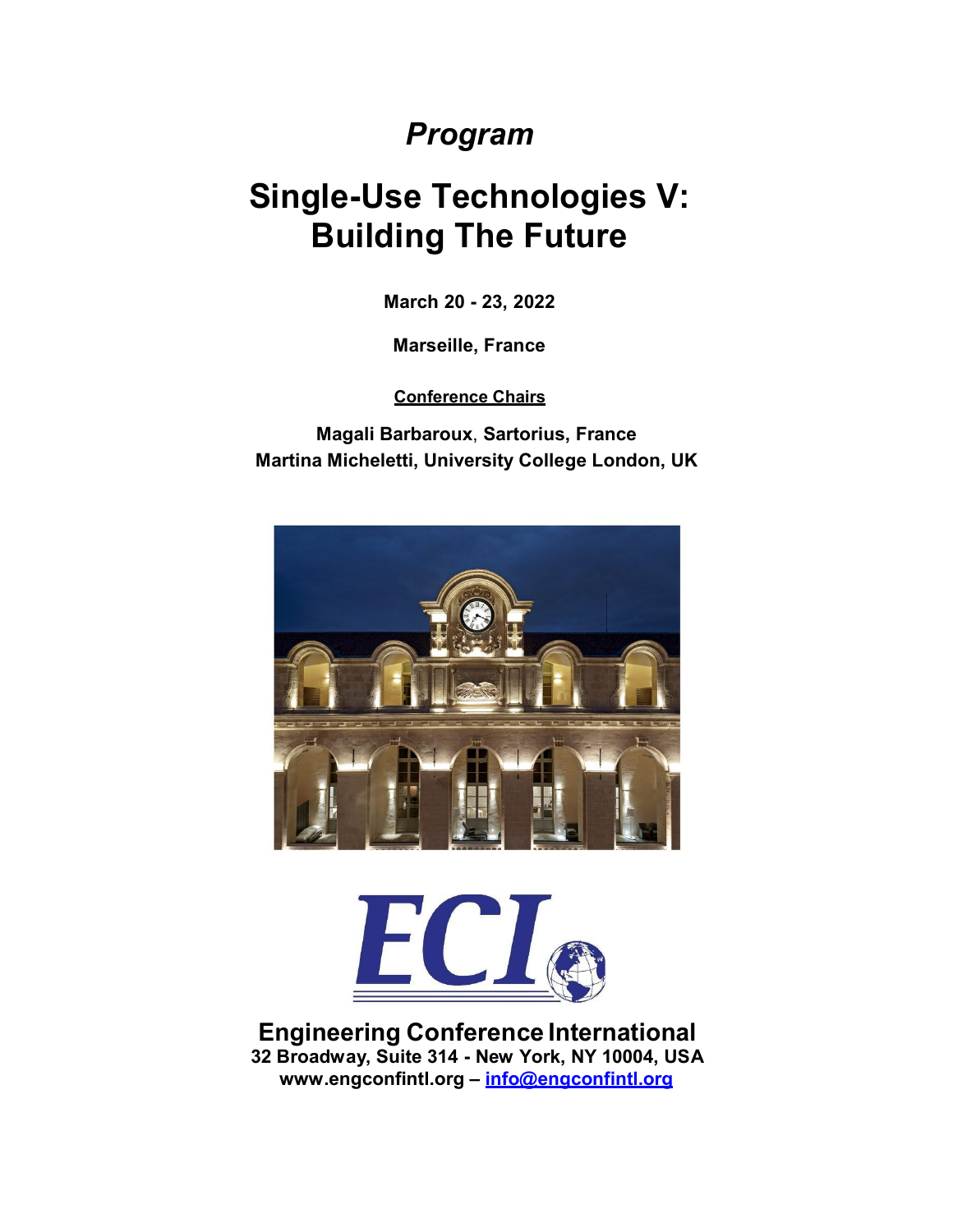**[InterContinental](https://www.ihg.com/intercontinental/hotels/gb/en/marseille/mrsha/hoteldetail?cm_mmc=GoogleMaps-_-IC-_-FR-_-MRSHA) Marseille – Hotel Dieu**

# **1 Place Daviel , Marseille ,13002, France +33-4-13424242**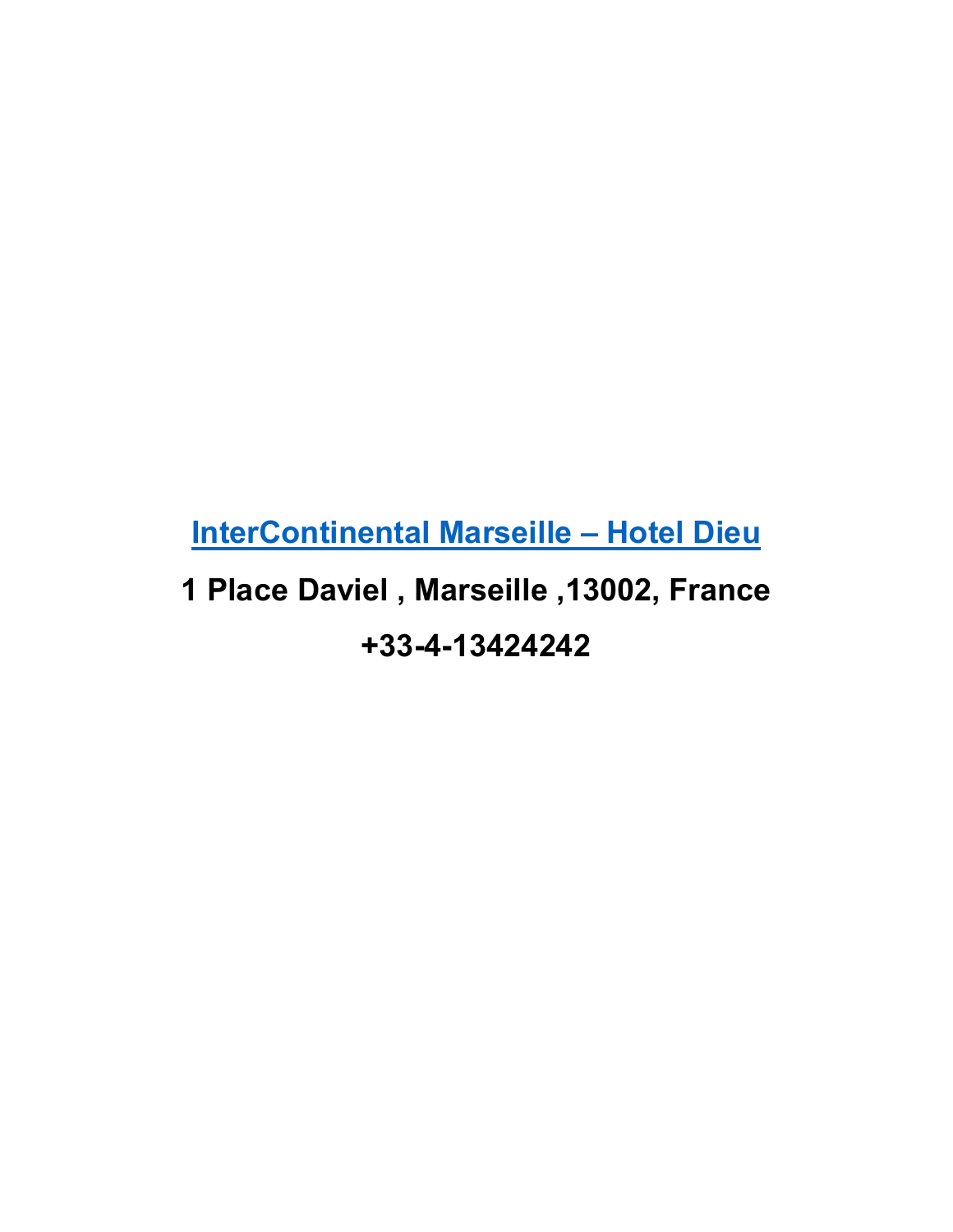Engineering Conferences International (ECI) is a not-for-profit global engineering conferences program, originally established in 1962, that provides opportunities for the exploration of problems and issues of concern to engineers and scientists from many disciplines.

### ECI BOARD MEMBERS

Barry C. Buckland, President Mike Betenbaugh Joye Bramble Nick Clesceri Peter Gray Michael King Raymond McCabe Eugene Schaefer P. Somasundaran

Chair of ECI Conferences Committee: Nick Clesceri

ECI Technical Liaison for this conference: Beth Junker

ECI Executive Director: Barbara K. Hickernell

ECI Associate Director: Kevin M. Korpics

©Engineering Conferences International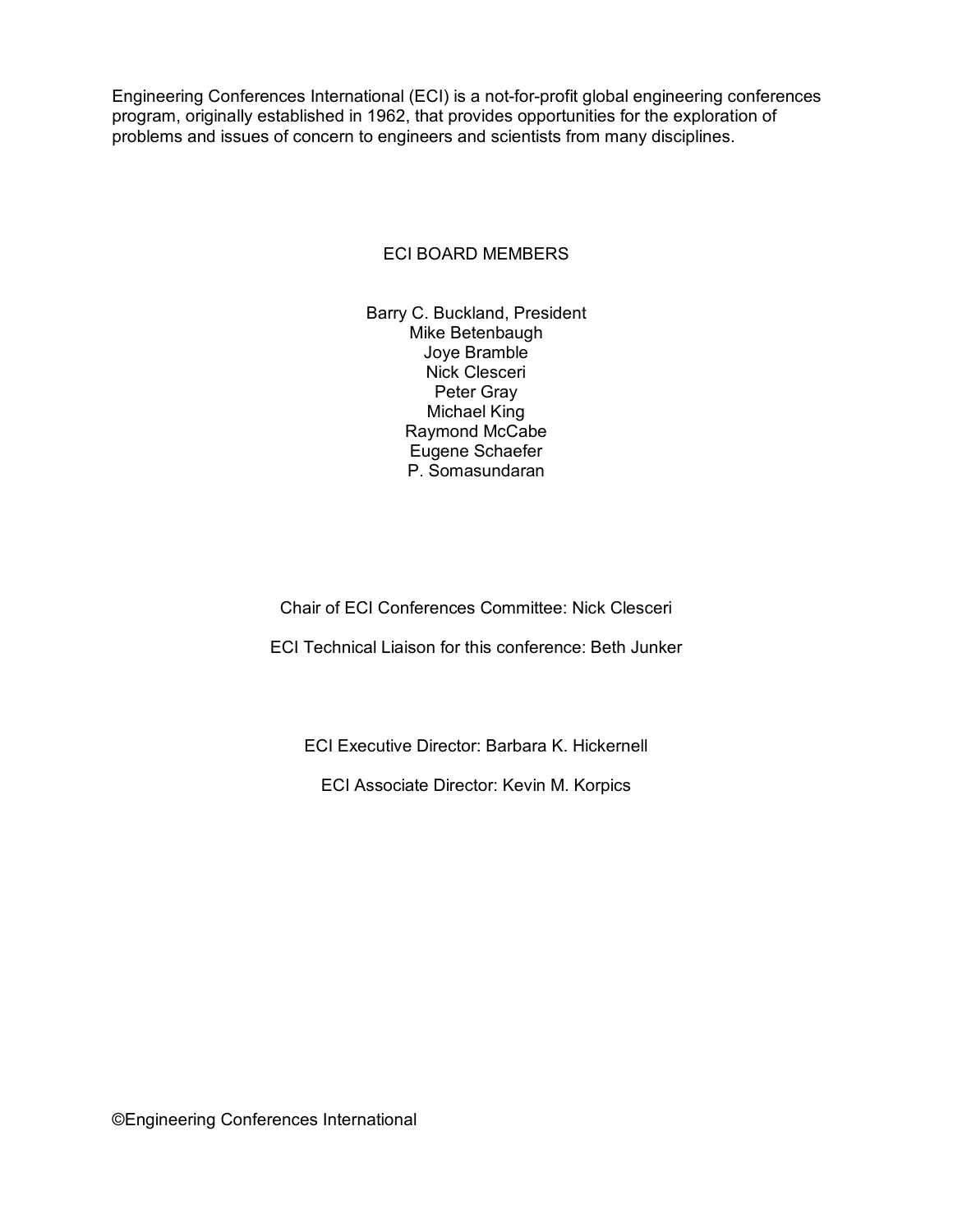### **Steering Committee**

Ruben Carbonell, North Carolina State University

Weibing Ding, GSK

Regine Eibl-Schindler, Zurich University of Applied Sciences

Beth Junker, BioProcess Advantage LLC

Sally Kline, Genentech-Roche

Gary Lye, University College London

Ekta Mahajan, Genentech-Roche

Robert Repetto, Pfizer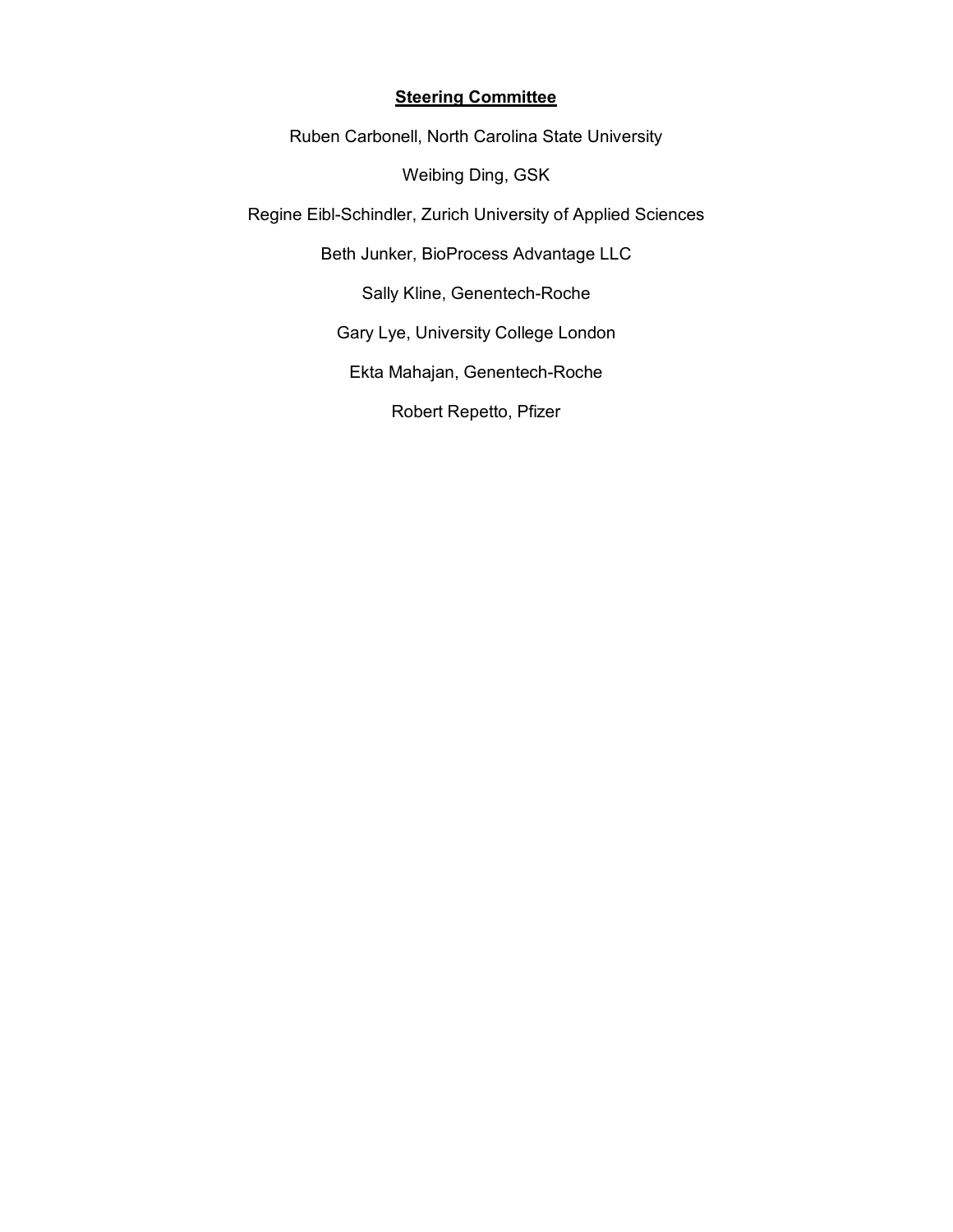### *Previous conference in this series*

### *Single-Use Technologies: Bridging Polymer Science to Biotechnology Applications* **October 18-21, 2015**

**Leesburg, VA, USA** *Conference Chairs:* Ekta Mahajan, Genentech, Inc., USA Gary Lye, Department of Biochemical Engineering, University College London, UK

### *Single-Use Technologies: Bridging Polymer Science to Biotechnology Applications II* **May 7-10, 2017**

**Tomar, Portugal** *Conference Chairs:* Ekta Mahajan, Genentech, Inc., USA Gary Lye, Department of Biochemical Engineering, University College London, UK Regine Eibl, Zurich University of Applied Science, Switzerland

#### *Single-Use Technologies: Bridging Polymer Science to Biotechnology Applications III* **September 23 – 26, 2018 Snowbird, Utah, USA**

*Conference Chairs:* Weibing Ding, Amgen, USA Martina Micheletti, University College London, United Kingdom Robert Repetto, Pfizer, USA

#### *Single-Use Technologies IV Webinar* **May 20, May 25, June 1, 2021**

*Conference Chairs:* Magali Barbaroux, Sartorius, France Weibing Ding, Amgen, USA Martina Micheletti, University College London, United Kingdom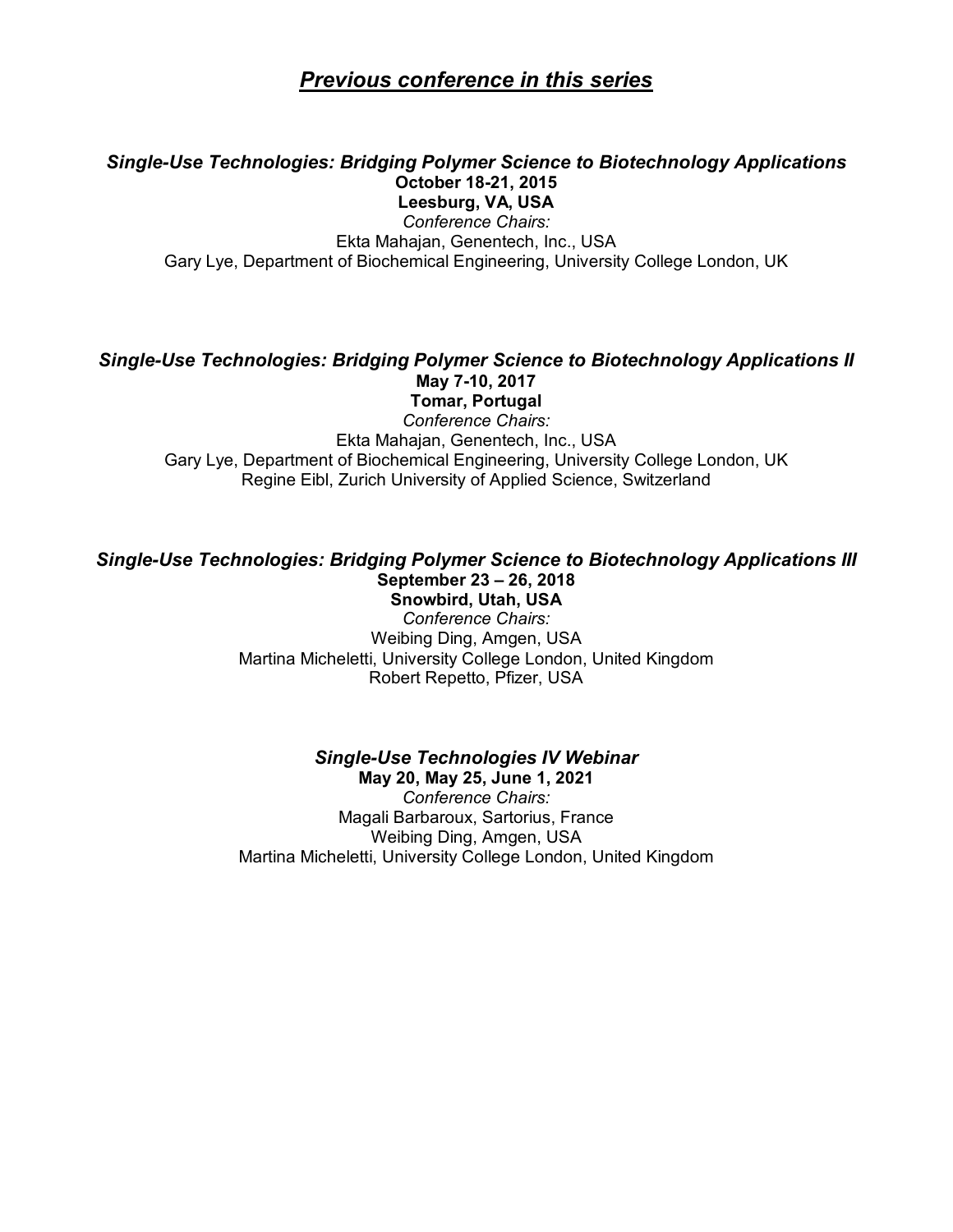### *Conference Sponsors*

**Bill & Melinda Gates Foundation**

**Cytiva** 

**PendoTech**

**PyroScience GmbH**

**Sartorius Stedim Biotech GmbH**

**Südpack Medica AG**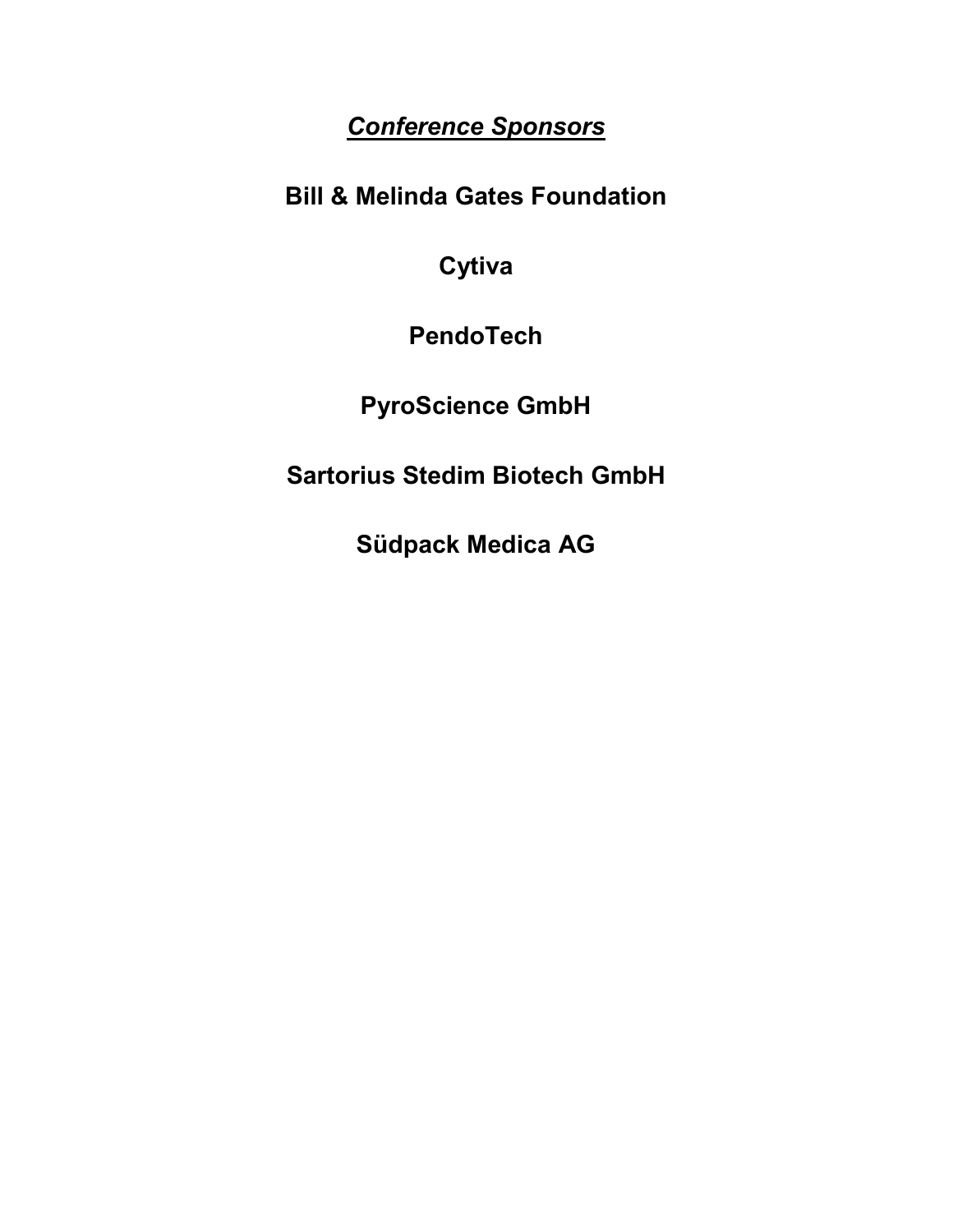## *Conference Schedule*

# **Single-Use Technologies V: Building The Future**

**March 20 - 23, 2022**

**Marseille, France**



**Engineering Conference International 32 Broadway, Suite 314 - New York, NY 10004, USA [www.engconfintl.org](http://www.engconfintl.org/) – [info@engconfintl.org](mailto:info@engconfintl.org)**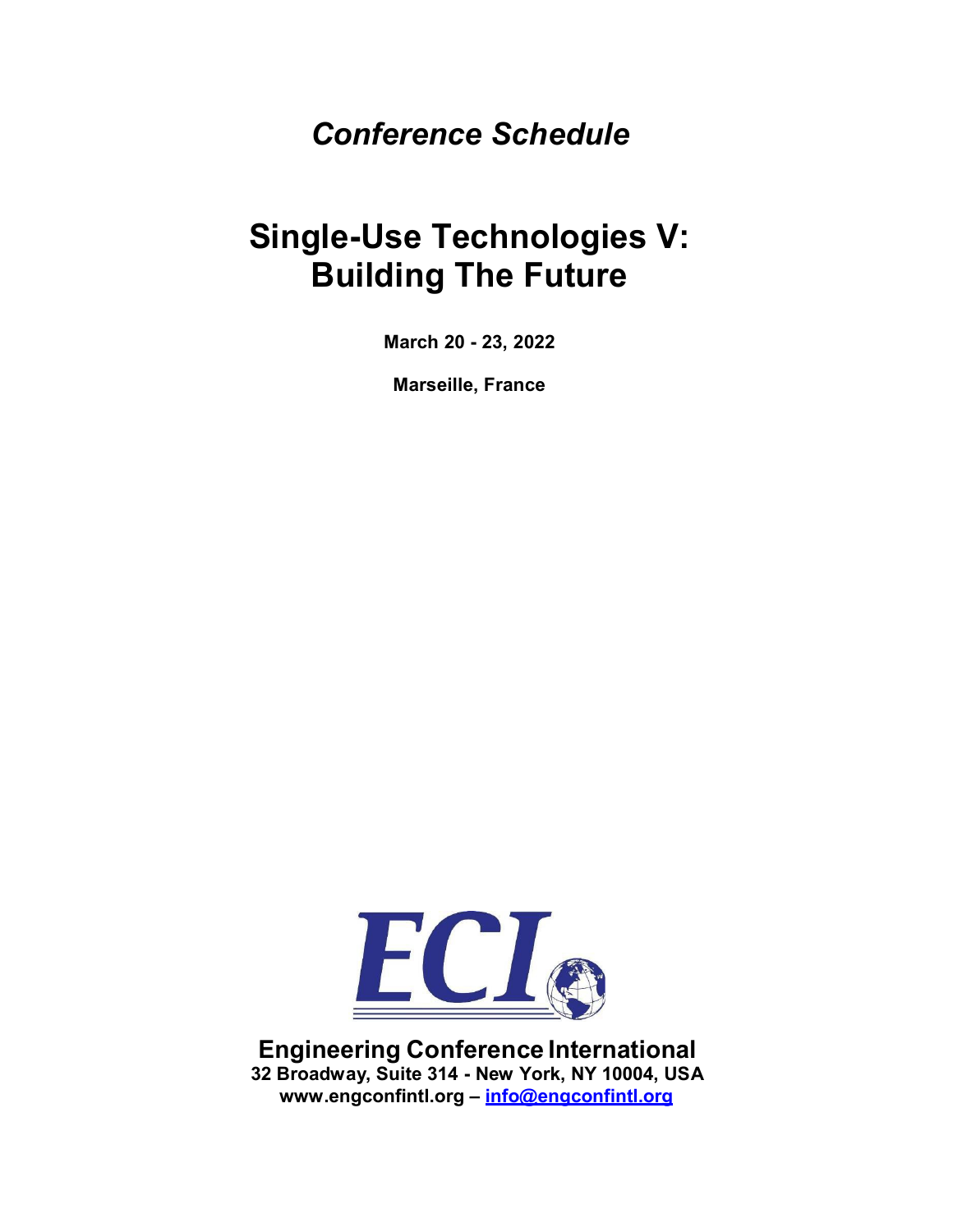### *Locations and Notes*

- *Please wear your mask except when giving a presentation or actively eating or drinking. Please maintain physical distancing as much as possible.*
- *Audio, still photo and video recording by any device (e.g., cameras, cell phones, laptops, PDAs, watches) is strictly prohibited during the technical sessions, unless the author and ECI have granted prior permission.*
- *Speakers – Please have your presentation loaded onto the conference computer prior to the session start (preferably the day before).*
- *Speakers – Please leave at least 3-5 minutes for questions and discussion.*
- *Please do not smoke at any conference functions.*
- *Turn your mobile telephones to vibrate or off during technical sessions.*
- *After the conference, ECI will send an updated participant list to all participants. Please check your listing now and if it needs updating, you may correct it at any time by logging into your ECI account.*
- *Emergency Contact Information: Because of privacy concerns, ECI does not collect or maintain emergency contact information for conference participants. If you would like to have this information available in case of emergency, please use the reverse side of your name badge.*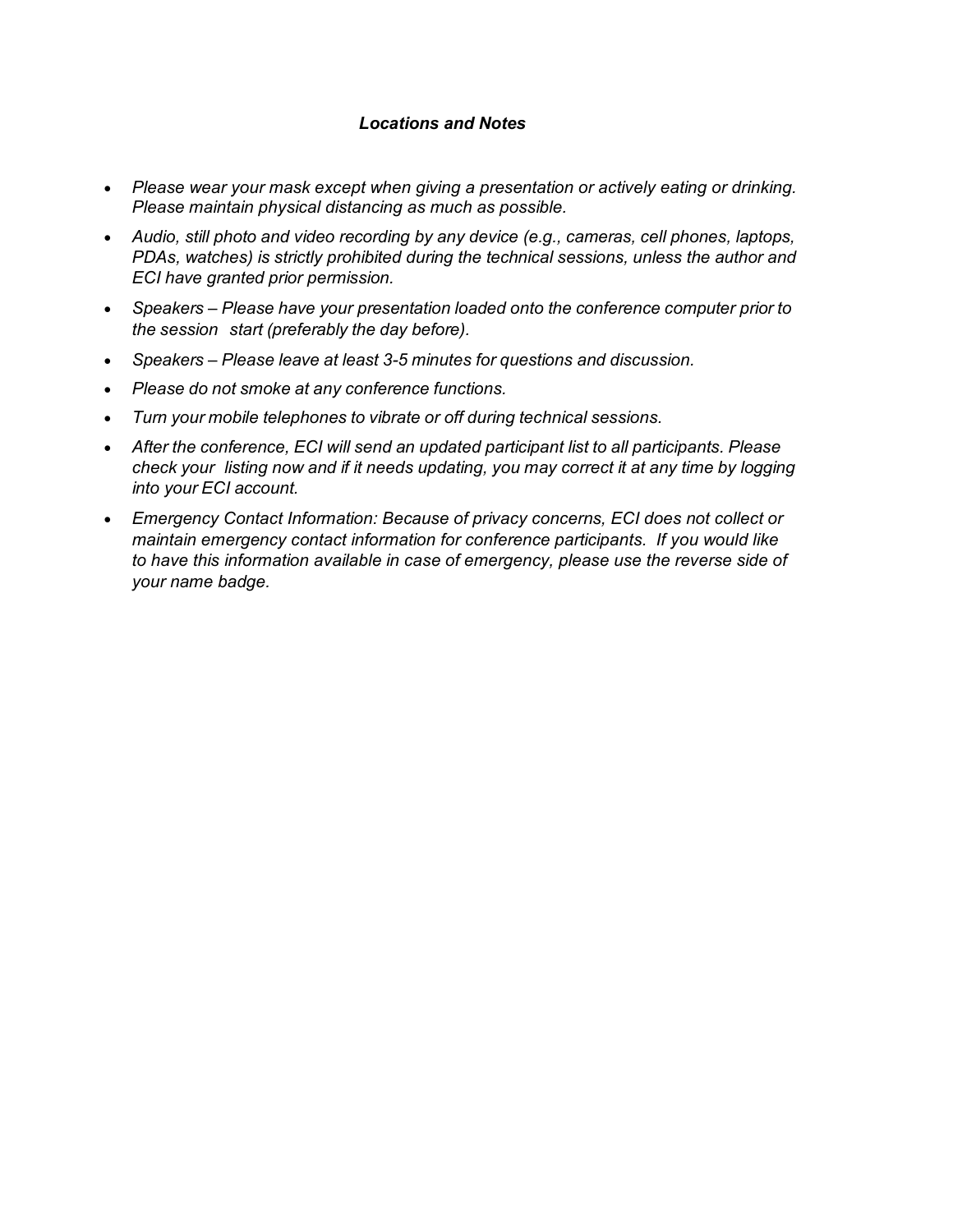### **Sunday, March 20, 2022**

| 13:00           | Early conference check-in<br>(Check in will be available until 18:00 in the ECI secretariat room)                                                                                                                                                                                    |
|-----------------|--------------------------------------------------------------------------------------------------------------------------------------------------------------------------------------------------------------------------------------------------------------------------------------|
| $14:00 - 17:30$ | <b>Pre-conference Workshop</b><br>Basics of environmental sustainability for bioprocess and plastics<br>Dr Brenda Parker, Associate Professor, UCL<br>Dr Magali Barbaroux, Corporate Research Fellow, Sartorius<br>Dr Jürgen Betz R&D Director Functional Films & Compounds, Südpack |
| $14:00 - 14:45$ | • How to embed sustainability thinking into process design<br>• Software for Life Cycle Assessment methods to decide on product sustainability                                                                                                                                       |
| $14:45 - 15:00$ | <b>Break</b>                                                                                                                                                                                                                                                                         |
| $15:00 - 15:30$ | • Case studies<br>• Training next generation scientists on sustainability challenges                                                                                                                                                                                                 |
| $15:30 - 15:45$ | <b>Break</b>                                                                                                                                                                                                                                                                         |
| $15:45 - 16:30$ | • Plastic facts and challenges<br>• The New Plastic Economy: background<br>. Driving circularity around product and packaging life cycle (part I)                                                                                                                                    |
| $16:30 - 16:45$ | <b>Break</b>                                                                                                                                                                                                                                                                         |
| $16:45 - 17:30$ | • Driving circularity around product and packaging life cycle (part II)<br>• Final remarks and perspectives                                                                                                                                                                          |
| $17:45 - 18:30$ | Welcome drink                                                                                                                                                                                                                                                                        |
| $18:30 - 19:00$ | Chairs' opening remarks                                                                                                                                                                                                                                                              |
| $19:00 - 20:00$ | Keynote<br>Post-approval changes to disposables/SUS<br>Patricia Hughes, CDER/FDA, USA (Virtual)                                                                                                                                                                                      |
| $20:00 - 21:30$ | Dinner at the hotel                                                                                                                                                                                                                                                                  |
|                 |                                                                                                                                                                                                                                                                                      |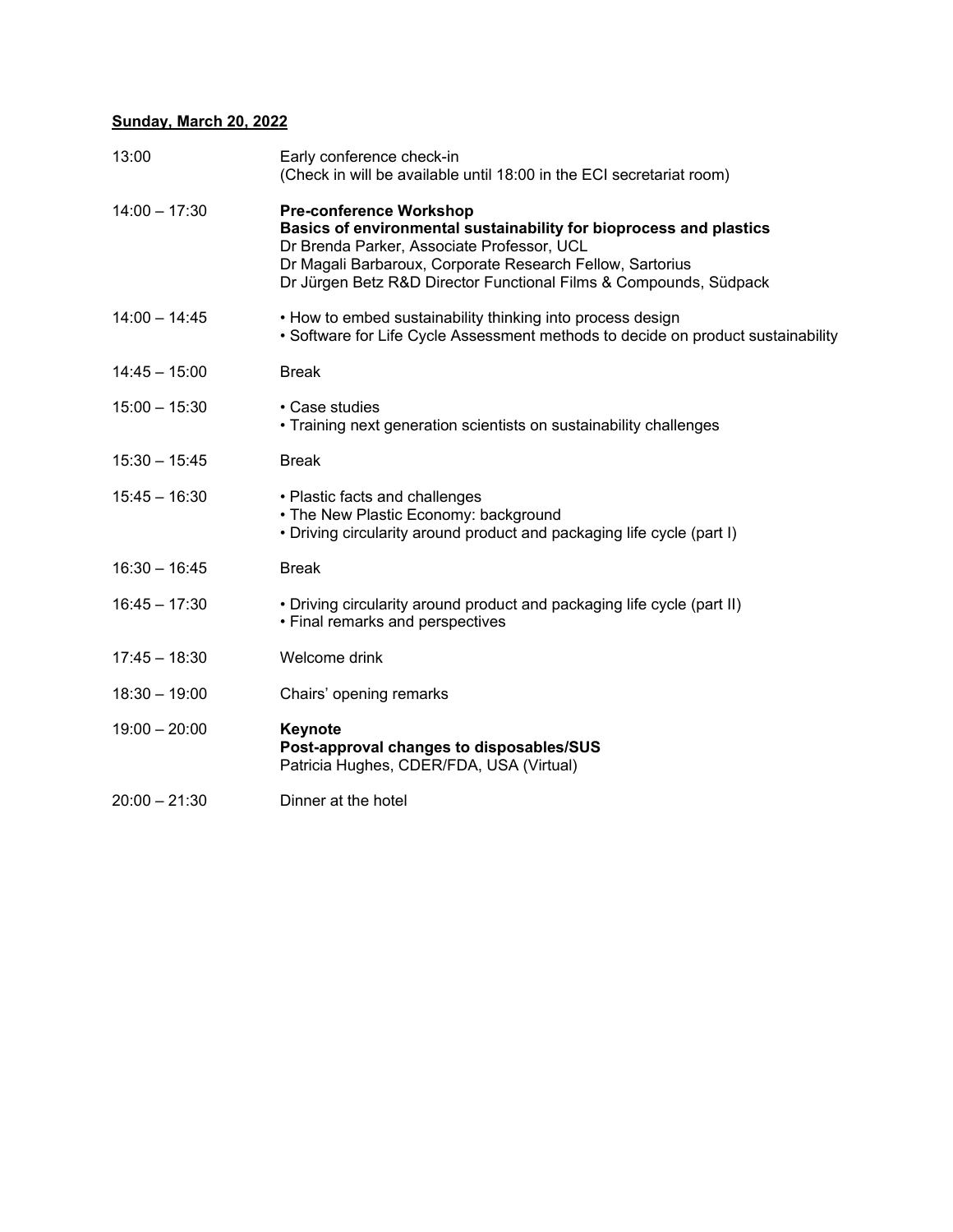### **Monday, March 21, 2022**

| $07:00 - 08:30$ | <b>Breakfast</b>                                                                                                                                                                                    |
|-----------------|-----------------------------------------------------------------------------------------------------------------------------------------------------------------------------------------------------|
|                 | Session 1 (Part 1): Single-use in pandemic times - lessons learned and<br>future outlook<br>Chairs: Ekta Mahajan, Genentech, USA<br>Jeff Carter, Cytiva, USA                                        |
| $08:30 - 08:40$ | Introduction by Session Chairs                                                                                                                                                                      |
| $08:40 - 09:00$ | Enablement by single-use technology of production of two billion vaccine<br>doses of adenovirus-vectored vaccine in under a year<br>Carina Citra Dewi Joe, The University of Oxford, United Kingdom |
| $09:00 - 09:20$ | Proactive and reactive supply chain strategies for risk mitigation<br>Hana Sheikh, Genentech, USA (Virtual)                                                                                         |
| $09:20 - 09:40$ | Company and assembly redundancy - a case study<br>Sheryl Kane, Takeda, USA                                                                                                                          |
|                 | <b>Poster Flash</b>                                                                                                                                                                                 |
| $09:40 - 09:45$ | A high-throughput single-use platform for vaccine bioprocess development<br>(Poster #2)<br>Sarah Slack, University College London, United Kingdom                                                   |
| $09:45 - 09:50$ | Supply of customized Single-Use-Mixer's under tight circumstances<br>became an issue under COVID (Poster #3)<br>Per Stobbe, CerCell A/S, Denmark                                                    |
| $09:50 - 09:55$ | High-cell density cryopreservation strategy (Poster #1)<br>Julien Muzard, Entegris, France                                                                                                          |
| $09:55 - 10:00$ | Assessing alternate sparger configurations to mitigate supply chain risks<br>in single-use bioreactors (Poster #32)<br>Stephanie Ketcham, Bristol Myers Squibb, USA                                 |
| $10:00 - 10:30$ | Coffee Break                                                                                                                                                                                        |
|                 | Session 1 (Part 2): Single-use in pandemic times - lessons learned and<br>future outlook<br>Chairs: Ekta Mahajan, Genentech USA<br>Jeff Carter, Cytiva, USA                                         |
| $10:30 - 10:40$ | Introduction by Session Chairs                                                                                                                                                                      |
| $10:40 - 11:00$ | Implementing X-ray for single use systems sterilization<br>Samuel Dorey, Sartorius, France                                                                                                          |
| $11:00 - 11:20$ | Qualifying X-ray irradiation of single-use systems to address new<br>challenges associated with single-use growth<br>James Hathcock, Pall Corporation, USA                                          |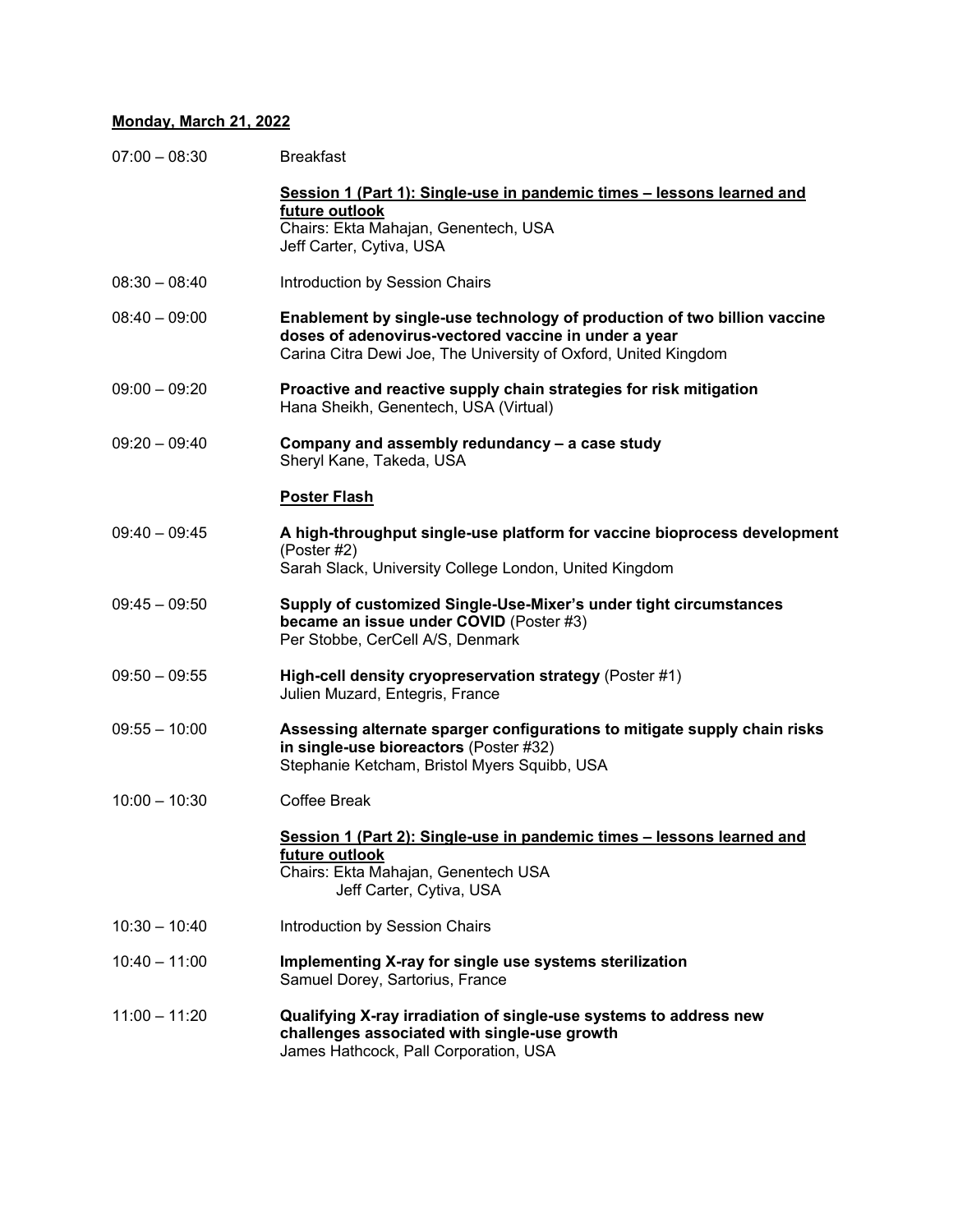### **Monday, March 21, 2022 (continued)**

| $11:20 - 11:40$ | <b>UNICAN: Dual capability in single use bioreactors</b><br>Ekta Mahajan, Genentech, USA (Virtual)                                                                                                   |
|-----------------|------------------------------------------------------------------------------------------------------------------------------------------------------------------------------------------------------|
| $11:40 - 12:00$ | Building the future with on demand 3D printing<br>Lena Achleitner, BOKU University of Natural Resources and Life Sciences,<br>Austria                                                                |
| $12:00 - 13:00$ | <b>Q&amp;A Panel Discussion</b>                                                                                                                                                                      |
| $13:00 - 14:10$ | Lunch                                                                                                                                                                                                |
|                 | <b>Poster Flash</b>                                                                                                                                                                                  |
| $14:10 - 14:15$ | Bioprocess characterization at the micro-scale: Optical sensor integration<br>in a novel capillary-wave micro-bioreactor (Poster #7)<br>Kevin Viebrock, Technsiche Universität Braunschweig, Germany |
| $14:15 - 14:20$ | µRAMOS: Online monitoring of respiration activities in 96-Deepwell<br>Microtiter plates (Poster #9)<br>Robert Dinger, AVT-. BioVT RWTH Aachen University, Germany                                    |
| $14:20 - 14:25$ | In-line monitoring and control of glucose concentration with single-use<br>sensors in CHO and stem cell applications (Poster #11)<br>Jan Müller, Zurich University of Applied Sciences, Switzerland  |
| $14:25 - 14:30$ | Fluid dynamics in a novel single-use bioreactor for personalised T-cell<br>therapies (Poster #20)<br>Gergana Georgieva Atanasova, University College London, United Kingdom                          |
|                 | Session 2: Sensors and their integration with single-use technology<br>Chairs: Torsten Mayr, TU Graz, Austria<br>Jim Furey, PendoTECH, USA                                                           |
| $14:30 - 14:40$ | Introduction by Session Chairs                                                                                                                                                                       |
| $14:40 - 15:00$ | Improving bioreactor performance using mobile sensors<br>Jonas Bisgaard, Freesense ApS, Denmark                                                                                                      |
| $15:00 - 15:20$ | The impact of baffles and probes on flow and power consumption in single-<br>use bioreactors<br>Artemis Danae Charalambidou, University College London, United Kingdom                               |
| $15:20 - 15:40$ | Single-Use optical and electrochemical pH sensors in upstream<br>bioprocessing<br>Erica Berilla, FDA, USA (Virtual)                                                                                  |
| $15:40 - 16:00$ | Measuring the liquid volume in a flexible bioprocess container with Single<br><b>Use Pressure Sensors</b><br>Nick Troise, PendoTECH, USA                                                             |
| $16:00 - 16:30$ | <b>Q&amp;A Panel Discussion</b>                                                                                                                                                                      |
| $16:30 - 17:00$ | <b>Stretch Break</b>                                                                                                                                                                                 |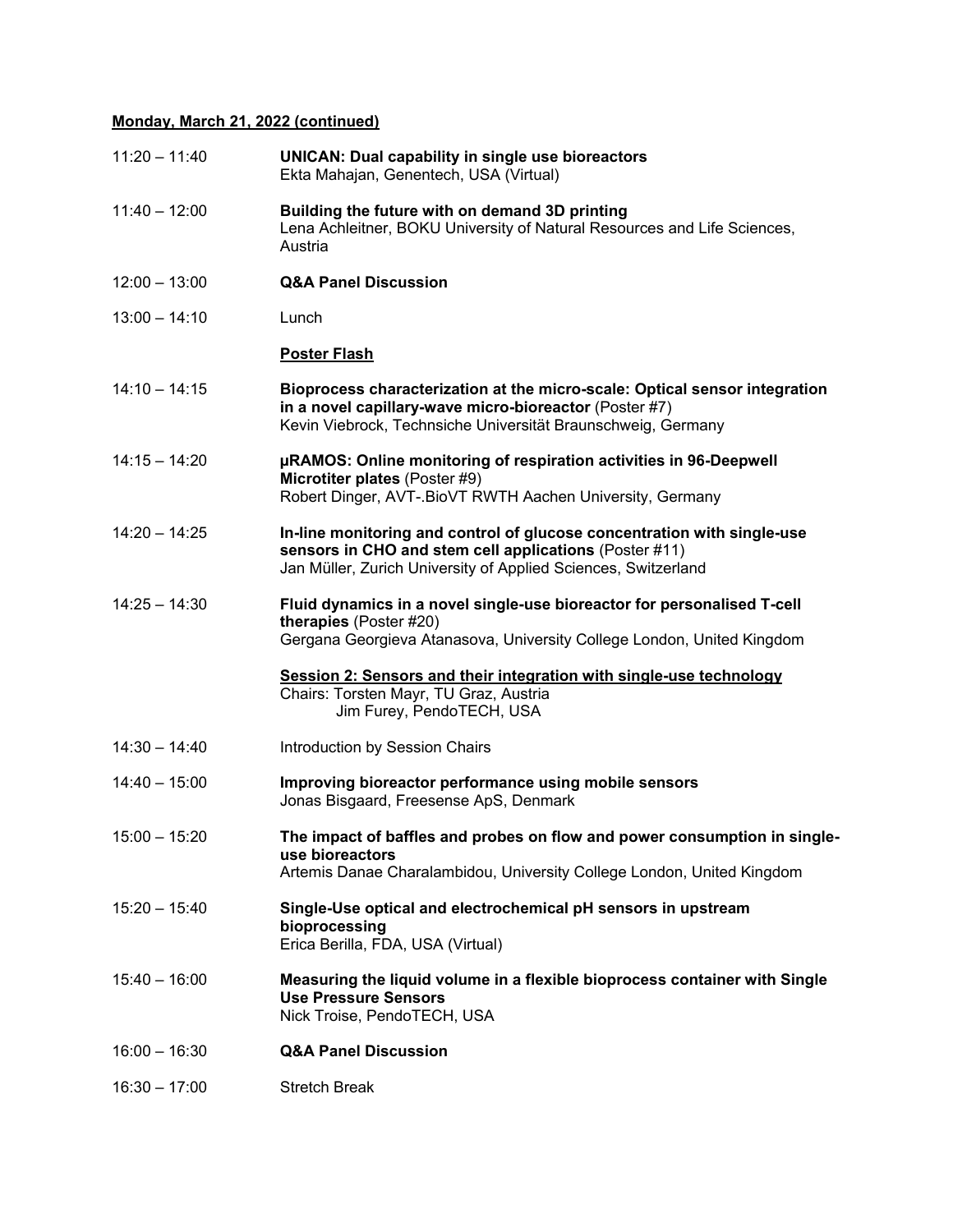### **Monday, March 21, 2022 (continued)**

| $17:00 - 19:00$ | <b>Poster Session 1 with drinks and snacks</b> |
|-----------------|------------------------------------------------|
| $20:00 - 21:30$ | Dinner at MxMarseille                          |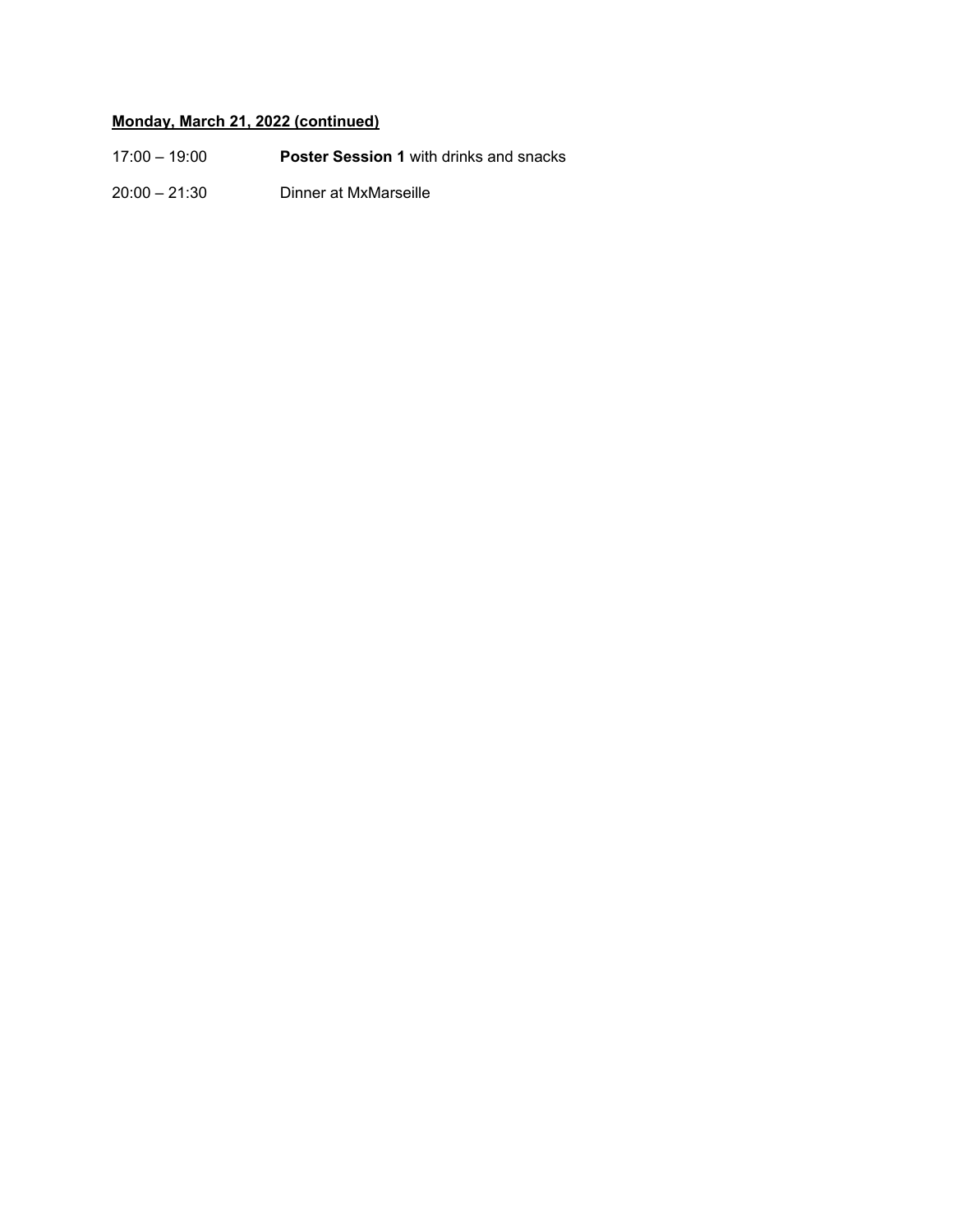### **Tuesday, March 22, 2022**

| $07:00 - 09:30$ | <b>Breakfast</b>                                                                                                                                                                                        |
|-----------------|---------------------------------------------------------------------------------------------------------------------------------------------------------------------------------------------------------|
| $09:30 - 12:30$ | Excursion – walking tour in the city of Marseille                                                                                                                                                       |
| $12:30 - 13:40$ | Lunch                                                                                                                                                                                                   |
|                 | <b>Poster Flash</b>                                                                                                                                                                                     |
| $13:40 - 13:45$ | Driving innovation in sustainability through product Life Cycle<br><b>Assessments (Poster #28)</b><br>Nicole Hunter, Watson-Marlow Fluid Technology Group, United Kingdom                               |
| $13:45 - 13:50$ | Developing a flexible automated continuous downstream processing<br>system for research to clinical supply (Poster #13)<br>Ben Gay, CPI, United Kingdom                                                 |
| $13:50 - 13:55$ | Clarification of cell culture broth using single use disposable BioSettlers<br>(Poster $#16$ )<br>Dhinakar Kompala, Sudhin Biopharma Company, USA                                                       |
| $13:55 - 14:00$ | Standardization of visible particles measurement in single-use systems, an<br>advantage for the emerging applications (Poster #22)<br>Fanny Gaston & Melanie Gauthier, Sartorius Stedim FMT SAS, France |
|                 | <b>Session 3: Single-Use advantages in continuous and connected</b><br>processing<br><b>Sponsored by Cytiva</b><br>Chairs: Catherine Piton, Pall Biotech, United Kingdom<br>Mark Brower, Merck, USA     |
| $14:00 - 14:10$ | Introduction by Session Chairs                                                                                                                                                                          |
| $14:10 - 14:30$ | Intensified bioprocessing enabling single-use technologies<br>Martin Glenz, Pall Biotech, Germany                                                                                                       |
| $14:30 - 14:50$ | From N-1 to purified product in a closed and connected single use<br>technology process industry<br>Andreas Castan, Cytiva, Sweden                                                                      |
| $14:50 - 15:10$ | Process intensification: Impact on cost, facility footprint and sustainability<br>matrix<br>Miriam Monge, Sartorius, France                                                                             |
| $15:10 - 15:30$ | cGMP friendly single-use TFF filter for continuous biologics manufacturing<br>Francisco Pelaez, Merck & Co., Inc., USA                                                                                  |
| $15:30 - 16:00$ | <b>Q&amp;A Panel Discussion</b>                                                                                                                                                                         |
| $16:00 - 16:30$ | <b>Stretch Break</b>                                                                                                                                                                                    |
| $16:30 - 18:30$ | Poster session 2 with drinks and snacks                                                                                                                                                                 |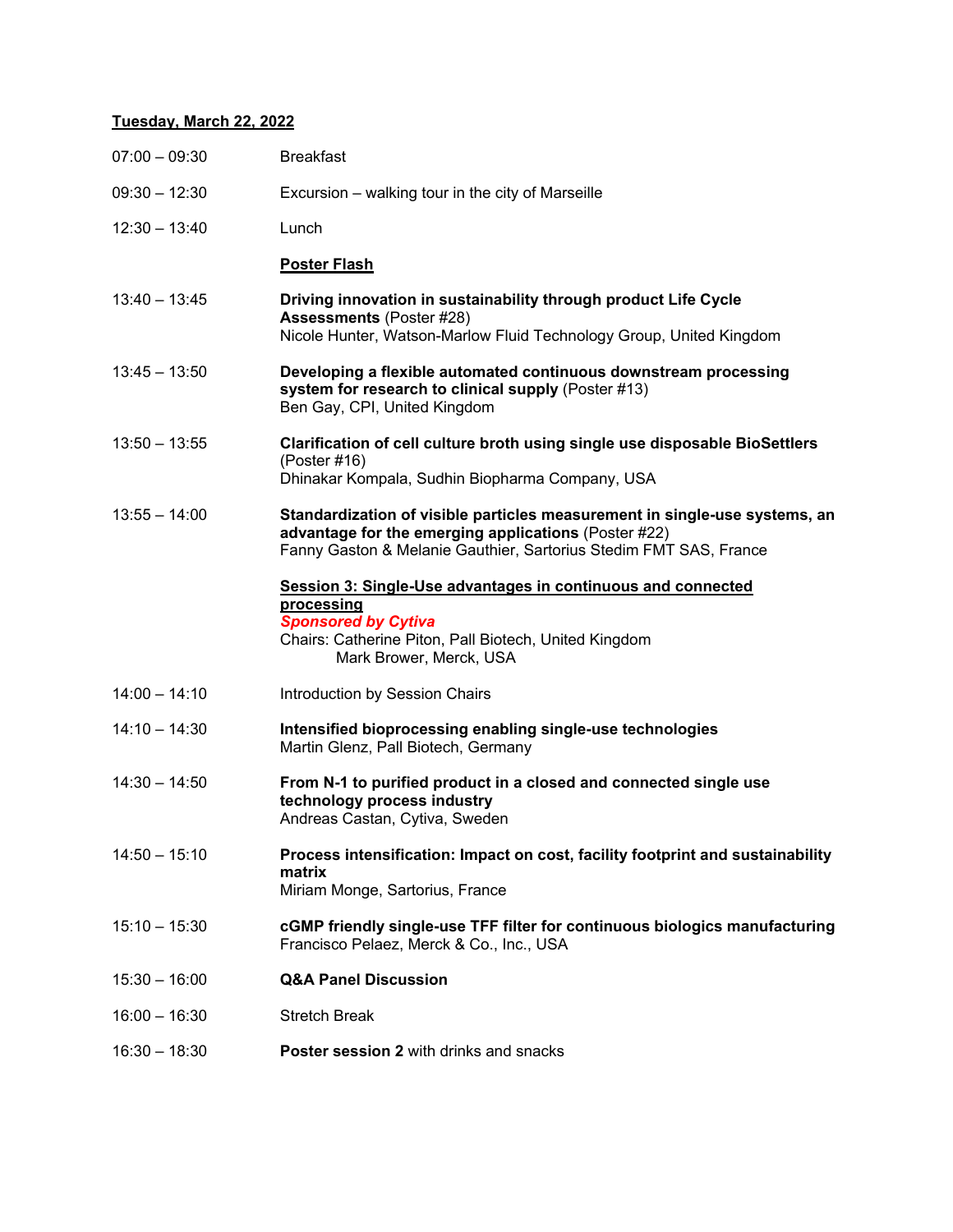### **Tuesday, March 22, 2022 (continued)**

| $18:30 - 19:30$ | <b>Kevnote</b><br>Pathways to evaluate and improve the sustainability of plastics – an<br>overview |
|-----------------|----------------------------------------------------------------------------------------------------|
|                 | Hans-Josef Endres, Leibniz University Hannover, Germany                                            |
| $19:30 - 21:30$ | Banquet Dinner and Awards at the hotel                                                             |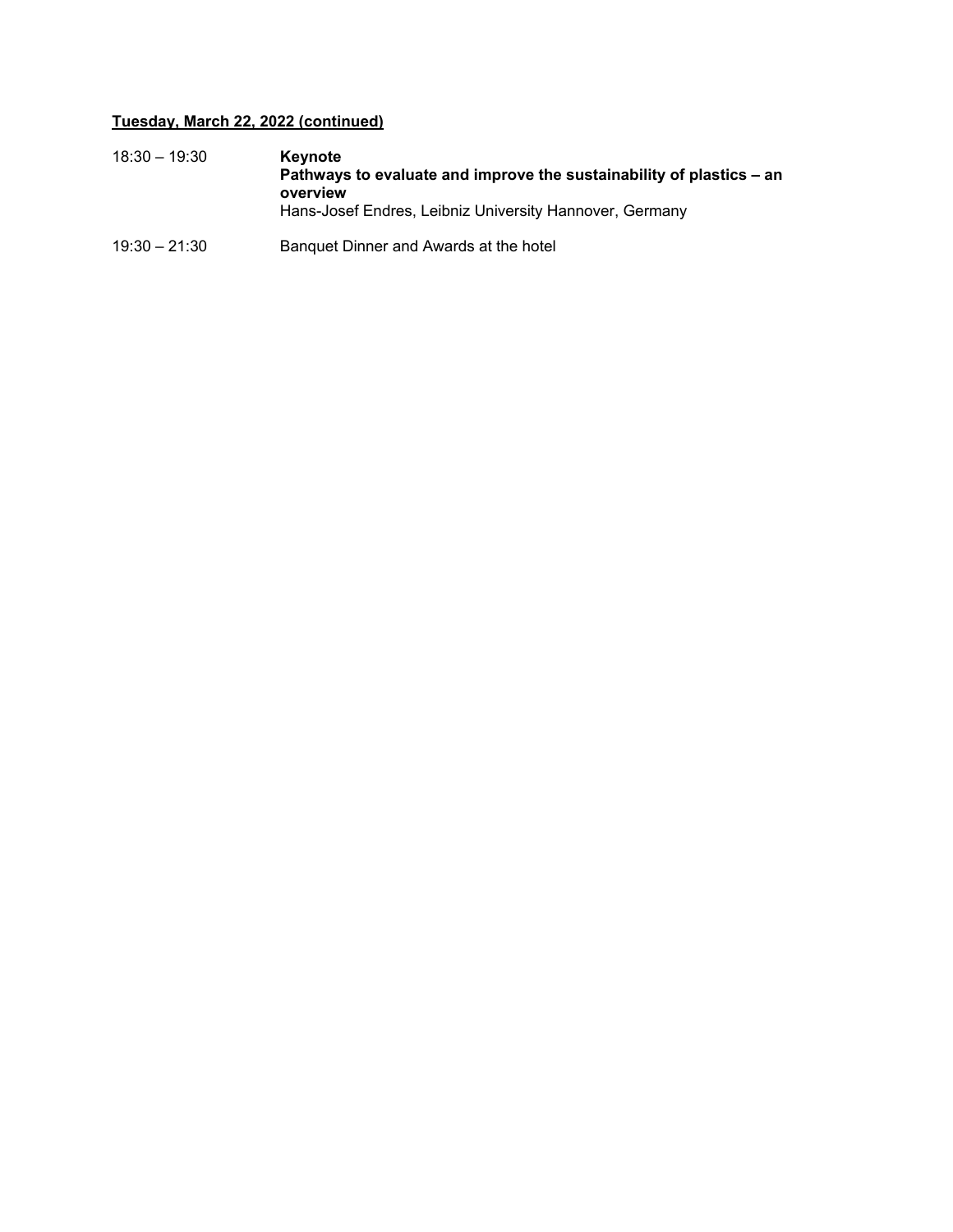### **Wednesday, March 23, 2022**

| $07:00 - 08:30$ | <b>Breakfast</b>                                                                                                                                                                                                             |
|-----------------|------------------------------------------------------------------------------------------------------------------------------------------------------------------------------------------------------------------------------|
|                 | Session 4: Single-use adoption in emerging applications<br>Chairs: Qasim Rafiq, University College London, United Kingdom<br>Sandrine Morgenstern-Egli, Lonza AG, Switzerland                                                |
| $08:30 - 08:40$ | Introduction by Session Chairs                                                                                                                                                                                               |
| $08:40 - 09:00$ | Process development for improved Car-t production utilizing an automated<br>single use perfusion stirred-tank bioreactor<br>Tiffany Hood, University College London, United Kingdom                                          |
| $09:00 - 09:20$ | Integrated upstream and midstream processing with scalable pre-<br>configurated single-use assemblies for accelerated commercial reach<br>Thomas Robert, Univercells Technologies, Belgium                                   |
| $09:20 - 09:40$ | Scale-down of an orbital shaken bioreactor: High cell density cultivation in<br>perfusion mode and virus production<br>Sven Göbel, Max-Planck Institute, Germany                                                             |
| $09:40 - 10:00$ | Microbiome product manufacture out of a SU facility set up<br>Christopher McChalicher, Seres Therapeutics, USA                                                                                                               |
| $10:00 - 10:30$ | <b>Q&amp;A Panel Discussion</b>                                                                                                                                                                                              |
| $10:30 - 11:00$ | Coffee Break                                                                                                                                                                                                                 |
|                 | <b>Session 5: Single use and sustainability</b><br><b>Sponsored by Südpack Medica AG</b><br>Chairs: Kristi Budzinski, Roche Genentech, USA<br>Nelly Montenay, Sartorius, France                                              |
| $11:00 - 11:10$ | Introduction by Session Chairs                                                                                                                                                                                               |
| $11:10 - 11:30$ | Sustainable resins for single-use technologies<br>Hans de Brouwer, SABIC, Netherlands                                                                                                                                        |
| $11:30 - 11:50$ | Growth through sustainable business model innovation using ICIS<br><b>Framework</b><br>Chor Sing Tan, Cytiva, USA                                                                                                            |
| $11:50 - 12:10$ | Reduction of water and water-related energy consumption by in-situ media<br>and buffer preparation on demand in continuous integrated<br>Daniel Komuczki, BOKU University of Natural Resources and Life Sciences,<br>Austria |
| $12:10 - 12:30$ | Learning from flexpack industry: Closing the loop<br>Juergen Betz, Südpack, Germany                                                                                                                                          |
| $12:30 - 13:00$ | <b>Q&amp;A Panel Discussion</b>                                                                                                                                                                                              |
| $13:00 - 13:30$ | Chairs' closing remark                                                                                                                                                                                                       |
| 13:30           | Lunch & Departure                                                                                                                                                                                                            |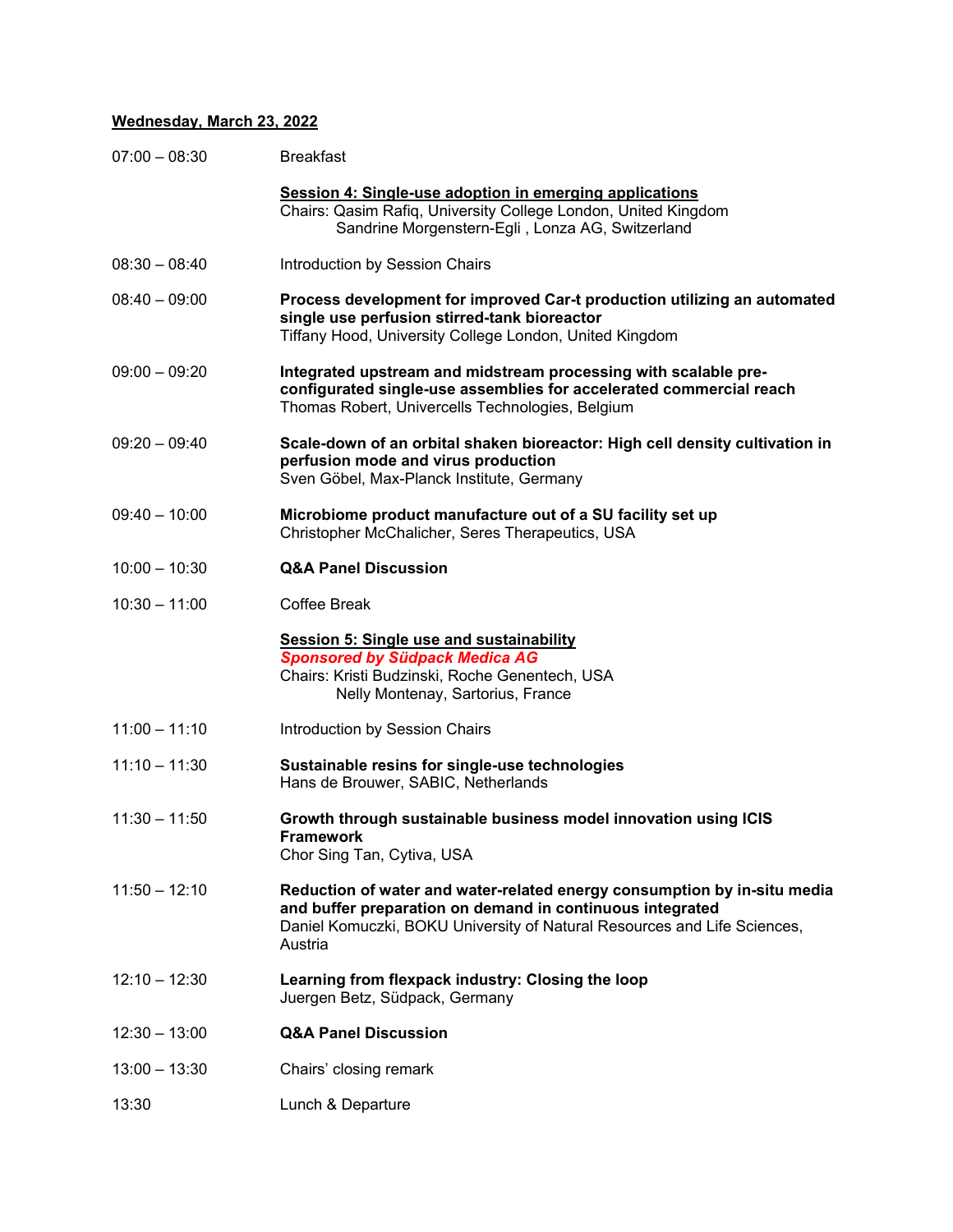### **Poster Presentation**

- 1. **High-cell density cryopreservation strategy**  Julien Muzard, Entegris, France
- 2. **A high-throughput single-use platform for vaccine bioprocess development**  Sarah Slack, University College London, United Kingdom
- 3. **Supply of customized Single-Use-Mixer's under tight circumstances became an issue under COVID**  Per Stobbe, CerCell A/S, Denmark
- 4. **Tight controlled scalable Perfusion-SUBs from 250 ml and up**  Per Stobbe, PerfuseCell A/S, Denmark
- 5. **Automated microscale tools for speeding up both single use and reusable process development during pandemic scenarios**  Jasmin Samaras, University College London, United Kingdom
- 6. **SARS-COV-2 production in a single-use scalable high cell density bioreactor**  Anna Offersgaard, Copenhagen University Hospital–Hvidovre, Denmark
- 7. **Bioprocess characterization at the micro-scale: Optical sensor integration in a novel capillary-wave micro-bioreactor**  Kevin Viebrock, Technsiche Universität Braunschweig, Germany
- 8. **A fluorescent optical ammonia sensor Suitable for online bioprocess monitoring**  Torsten Mayr, Graz University of Technology, Institute of Analytical Chemistry, Austria
- 9. **µRAMOS: Online monitoring of respiration activities in 96-Deepwell Microtiter plates**  Robert Dinger, AVT-.BioVT RWTH Aachen University, Germany
- 10. **Challenges of the workflow for integration of sensors into single-use systems**  Henry Weichert, Sartorius Stedim Biotech GmbH, Germany
- 11. **In-line monitoring and control of glucose concentration with single-use sensors in CHO and stem cell applications**  Jan Müller, Zurich University of Applied Sciences, Switzerland
- 12. **Enhancements for a more reliable single-use pH sensor**  Stefan Bardeck, Mettler Toledo, Switzerland
- 13. **Developing a flexible automated continuous downstream processing system for research to clinical supply**  Ben Gay, CPI, United Kingdom
- 14. **Advances in hollow fiber membrane technology for high density perfusion cell culture**  Jessica McRoskey, Meissner Filtration Products, USA
- 15. **Advantage of high turndown SUB for intensified process**  Edward Chan, Genentech, Inc., USA
- 16. **Clarification of cell culture broth using single use disposable BioSettlers**  Dhinakar Kompala, Sudhin Biopharma Company, USA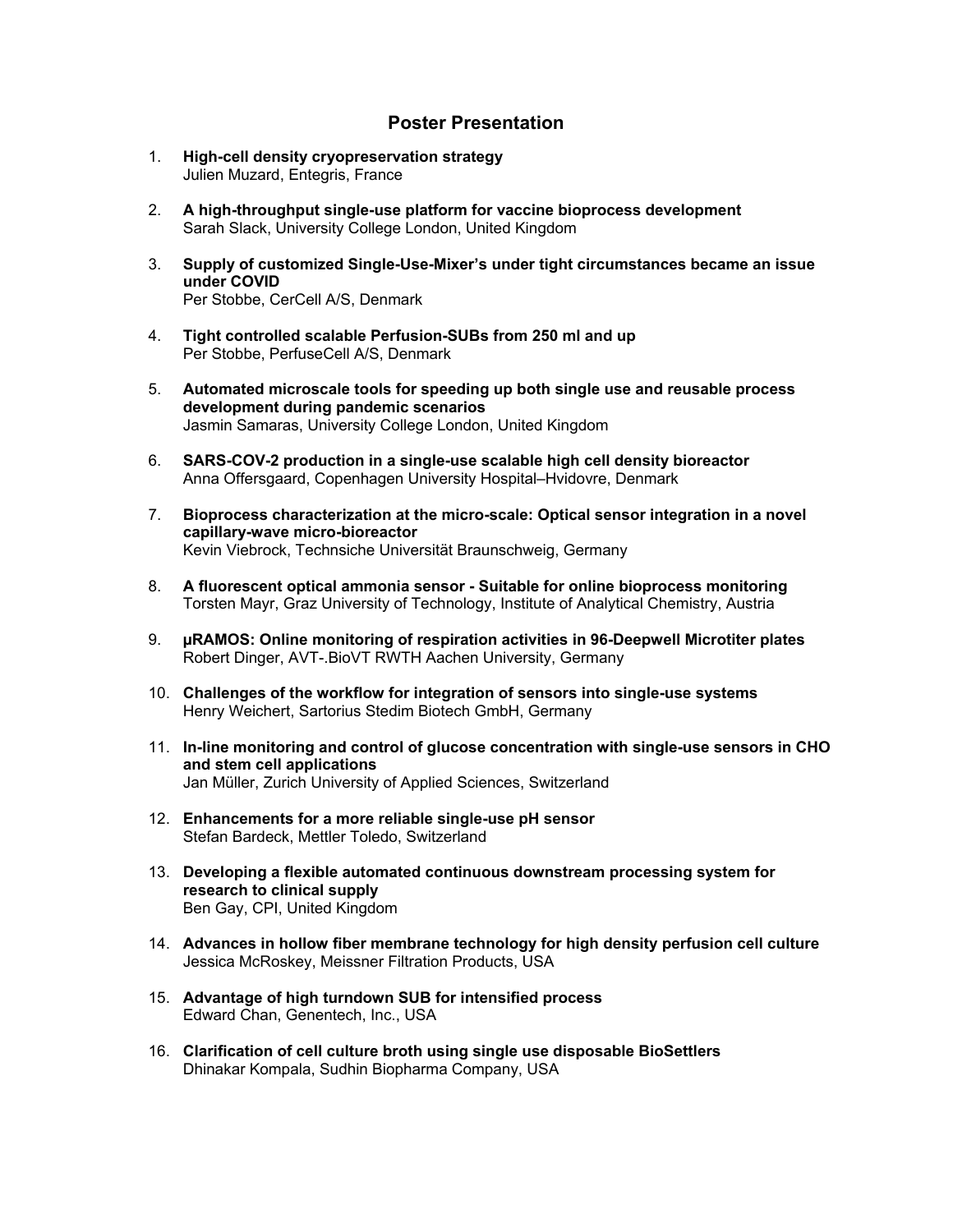- 17. **Integrated upstream and midstream processing with scalable pre-configurated singleuse assemblies for accelerated commercial reach**  Thomas Robert, Univercells Technologies, Belgium
- 18. **The science behind the integrity of single-use system: Investigating liquid leak and microbial ingress mechanisms to determine the maximum allowable leakage limit**  Nathalie Pathier, Sartorius Stedim Biotech GmbH, Germany
- 19. **Isolation of acellular derivatives of human amniotic fluid in single-use implementation**  Mikhail Skliar, University of Utah, USA
- 20. **Fluid dynamics in a novel single-use bioreactor for personalised T-cell therapies**  Gergana Georgieva Atanasova, University College London, United Kingdom
- 21. **Manual visual inspection for particulates in single-use systems: Method development and validation**  Klaus Wormuth, Sartorius Stedim Biotech, Germany
- 22. **Standardization of visible particles measurement in single-use systems, an advantage for the emerging applications**  Fanny Gaston & Melanie Gauthier, Sartorius Stedim FMT SAS, France
- 23. **Process development of a serum-free and scalable lentiviral vector production in a single-use bioreactor**  Carme Ripoll Fiol, University College London, United Kingdom
- 24. **A new single-use disk stack separator for pilot scale CHO cell-based antibody productions**  Vivian Ott, Zurich University of Applied Sciences, Switzerland
- 25. **Addressing the pain-points of single-use intensified multi-product downstream and liquid processing in a dancefloor production room layout**  Stuart Tindal, Sartorius Stedim Stedim Biotech GmbH, Germany
- 26. **WITHDRAWN**
- 27. **Cell growth performance with a new single-use film**  Diana Perez, Merck BioProcessing, USA
- 28. **Driving innovation in sustainability through product Life Cycle Assessments**  Nicole Hunter, Watson-Marlow Fluid Technology Group, United Kingdom
- 29. **Preliminary evaluation of PendoTECH® single use sensors post X-ray irradiation**  Nick Troise, PendoTECH, USA
- 30. **Engineering characterisation of a cubic single-use bioreactor geometry**  Jordan Delbridge, University College London, United Kingdom
- 31. **Design verification testing methodology for new Rosemount pH sensor**  Jacalyn Saint Rudolph, Emerson, USA
- 32. **Assessing alternate sparger configurations to mitigate supply chain risks in single-use bioreactors**

Stephanie Ketcham, Bristol Myers Squibb, USA